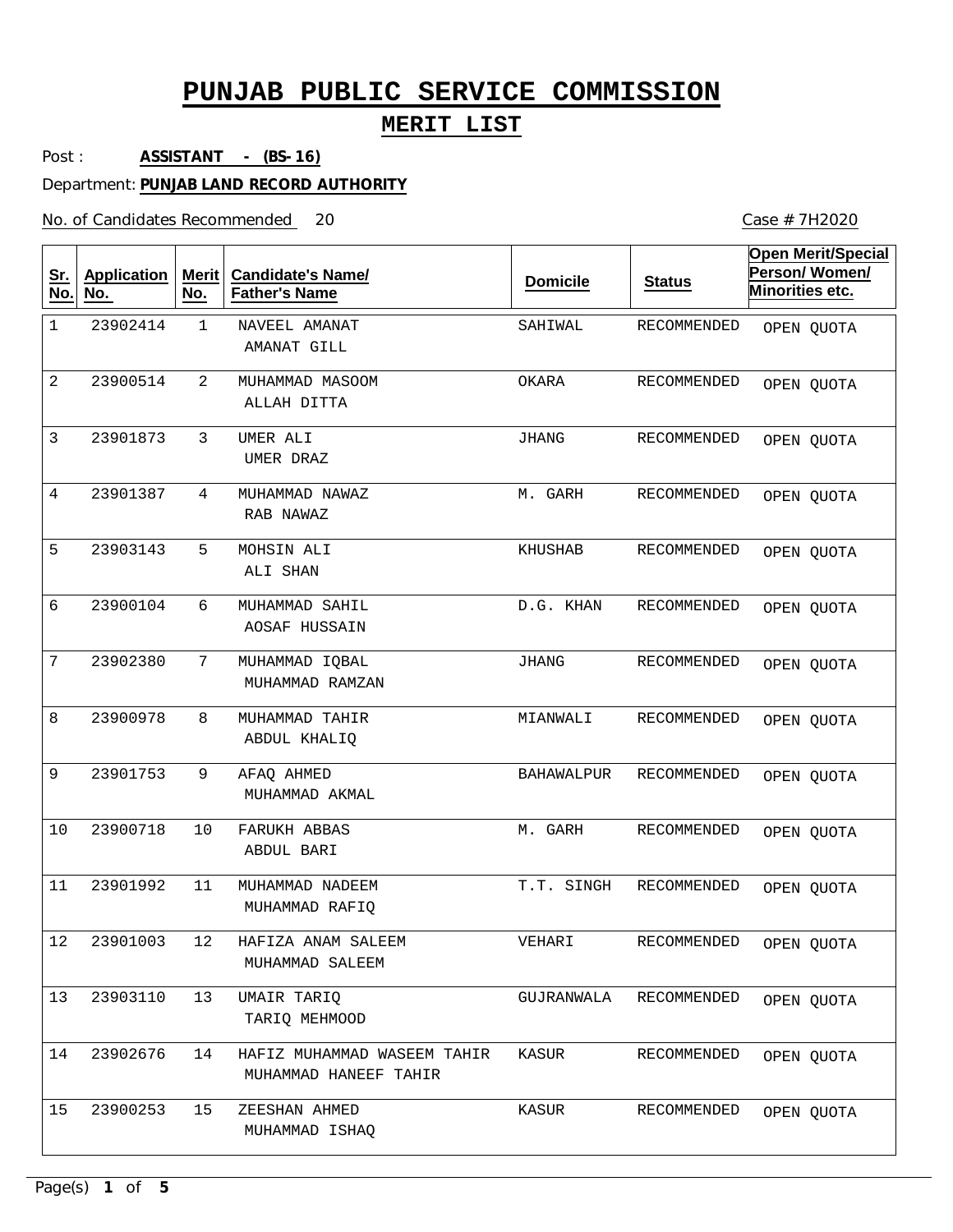#### **MERIT LIST**

20 Case # 7H2020

Post : **ASSISTANT - (BS-16)**

Department: **PUNJAB LAND RECORD AUTHORITY**

No. of Candidates Recommended

| Sr.<br>No.                                                      | <b>Application</b><br>No. | Merit<br>No. | <b>Candidate's Name/</b><br><b>Father's Name</b>                         | <b>Domicile</b>                | <b>Status</b>      | <b>Open Merit/Special</b><br>Person/Women/<br>Minorities etc. |  |
|-----------------------------------------------------------------|---------------------------|--------------|--------------------------------------------------------------------------|--------------------------------|--------------------|---------------------------------------------------------------|--|
| 16                                                              | 23903073                  | 28           | NILAM SABA (Selected Against<br>Women Quota)<br>MUHAMMAD ARIF            | <b>NANKANA</b><br>SAHIB        | <b>RECOMMENDED</b> | WOMEN QUOTA                                                   |  |
| 17                                                              | 23901329                  | 30           | SHAZIA BATOOL (Selected<br>Against Women Quota)<br>MUHAMMAD SHAFI        | D.G. KHAN                      | <b>RECOMMENDED</b> | WOMEN OUOTA                                                   |  |
| 18                                                              | 23902037                  | 35           | IQRA SALEEM (Selected<br>Against Women Quota)<br>MUHAMMAD SALEEM IQBAL   | KASUR                          | <b>RECOMMENDED</b> | WOMEN OUOTA                                                   |  |
| 19                                                              | 23900053                  | 43           | QAMAR ZAMAN (Selected<br>Against Special Persons<br>Ouota)<br>NIAZ AHMAD | <b>BAHAWAL</b><br><b>NAGAR</b> | <b>RECOMMENDED</b> | SPECIAL<br>PERSON QUOTA                                       |  |
| 20                                                              | 23903152                  | 50           | WAQAS PERVAIZ (Selected<br>Against Minorities Quota)<br>PERVAIZ ANTHONY  | SARGODHA                       | <b>RECOMMENDED</b> | MINORITY<br><b>OUOTA</b>                                      |  |
| Following Candidate(s) Could Not Come In the Orbit of Selection |                           |              |                                                                          |                                |                    |                                                               |  |
| 1                                                               | 23902827                  | 16           | <b>NASIR NAEEM</b><br>MUHAMMAD NAEEM                                     | MULTAN                         | NOT RECOMMENDED    |                                                               |  |
| $\overline{2}$                                                  | 23902417                  | 17           | MUHAMMAD WAQAR ABDULLAH<br>MUHAMMAD DAWOOD                               | LAYYAH                         | NOT RECOMMENDED    |                                                               |  |
| 3                                                               | 23901527                  | 18           | MUHAMMAD WAQAR NASEER<br>NASEER AHMAD                                    | KHUSHAB                        | NOT RECOMMENDED    |                                                               |  |
| 4                                                               | 23902705                  | 19           | MUHAMMAD YOUNAS<br>MUHAMMAD YAOOOB                                       | <b>JHANG</b>                   | NOT RECOMMENDED    |                                                               |  |

NAROWAL

NOT RECOMMENDED

NOT RECOMMENDED

NOT RECOMMENDED

BAHAWAL NAGAR

KHANEWAL

23902496

23902654

5

6

7

20 SAAD IDREES 23901532

21 USAMA BIN NAZIR

FALIK SHER

NAZIR AHMAD

IDREES AHMAD

22 NAEEM ABBAS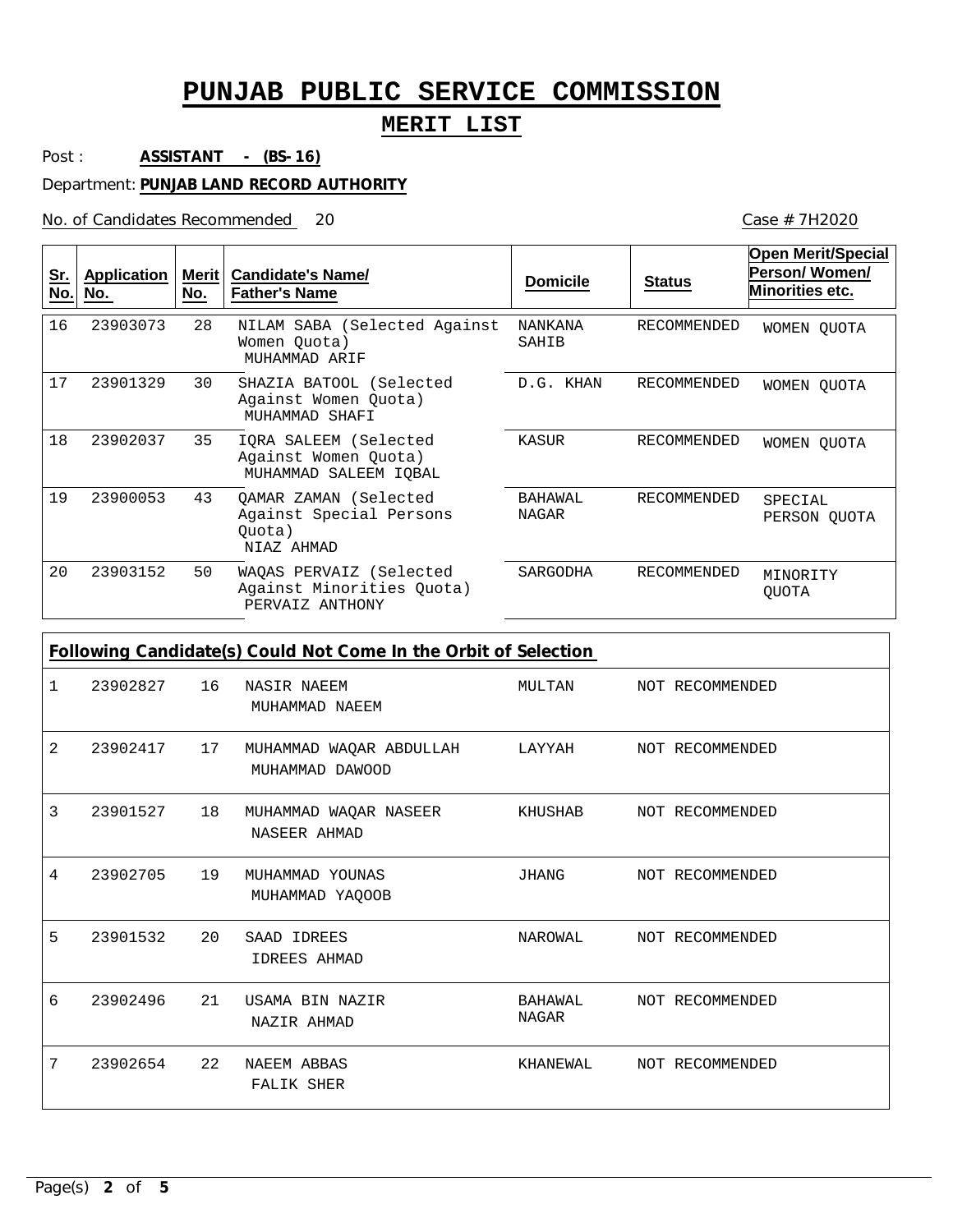#### **MERIT LIST**

Post : **ASSISTANT - (BS-16)**

Department: **PUNJAB LAND RECORD AUTHORITY**

No. of Candidates Recommended

**Sr. No. Application No. Merit No. Candidate's Name/ Father's Name Domicile Status Open Merit/Special Person/ Women/ Minorities etc.** 23 24 25 26 27 29 31 32 33 34 36 37 MUHAMMAD IRFAN CHAUHDHRY MUHAMMAD RIZWAN USMAN ALI SHAMSUL HAQ AQIB JAVEED NAVEED TAHIR ZAAFAR TAYMOOR ATEEQUE UR REHMAN ABDUL MALIK MAZHAR MURAD IRFAN AKHTAR MUHAMMAD SHEHZAD KHALID TALIB HUSSAIN MUHAMMAD SIDDIQUE MUHAMMAD AFZAL MUHAMMAD BAHAB ROOZDAR KHAN MUHAMMAD ALAM AURENGZEB MUHAMMAD SAFDAR ALI MUHAMMAD WAZEER URF MURAD AKHTAR HUSSAIN KHALID MEHMOOD 8 9 10 11 12 13 14 15 16 17 23900598 18 19 23902635 23900748 23901054 23901848 23901335 23902460 23902590 23900797 23902022 23902027 23901224 OKARA SARGODHA LAHORE CHINIOT KASUR HAFIZABAD M.B.DIN SAHIWAL NAROWAL SAHIWAL LAYYAH LODHRAN NOT RECOMMENDED NOT RECOMMENDED NOT RECOMMENDED NOT RECOMMENDED NOT RECOMMENDED NOT RECOMMENDED NOT RECOMMENDED NOT RECOMMENDED NOT RECOMMENDED NOT RECOMMENDED NOT RECOMMENDED NOT RECOMMENDED

20 Case # 7H2020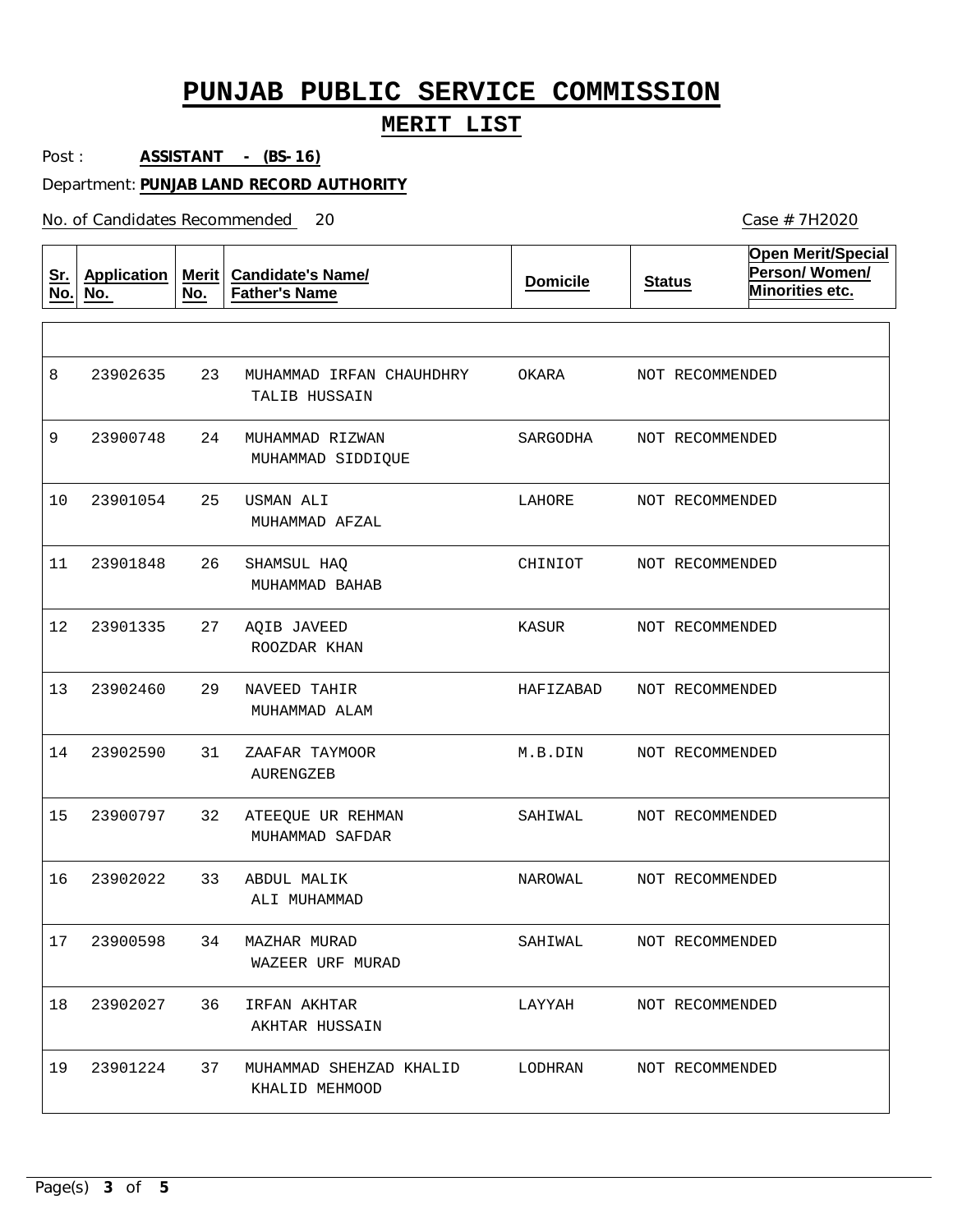#### **MERIT LIST**

Post : **ASSISTANT - (BS-16)**

Department: **PUNJAB LAND RECORD AUTHORITY**

No. of Candidates Recommended

| <u>Sr.</u><br>No. | <b>Application</b><br>No. | Merit $ $<br>No. | <b>Candidate's Name/</b><br><b>Father's Name</b> | <b>Domicile</b>  | <b>Status</b>   | <b>Open Merit/Special</b><br>Person/Women/<br>Minorities etc. |
|-------------------|---------------------------|------------------|--------------------------------------------------|------------------|-----------------|---------------------------------------------------------------|
|                   |                           |                  |                                                  |                  |                 |                                                               |
| 20                | 23902977                  | 38               | ANEELA SHAFQAT<br>HAJI SHAFQAT HUSSAIN           | OKARA            | NOT RECOMMENDED |                                                               |
| 21                | 23902795                  | 39               | MUHAMMAD AHSAN ULLAH<br>GHULAM MUHAMMAD          | SARGODHA         | NOT RECOMMENDED |                                                               |
| 22                | 23902867                  | 40               | ASIF ALLAH DITTA<br>ALLAH DITTA                  | HAFIZABAD        | NOT RECOMMENDED |                                                               |
| 23                | 23901757                  | 41               | SYED ZESHAN SHABBIR<br>SYED SHABBIR AHMED SHAKIR | FAISALABAD       | NOT RECOMMENDED |                                                               |
| 24                | 23901065                  | 42               | MUZAMMIL HUSSAIN<br>ALLAH BUKSH                  | D.G. KHAN        | NOT RECOMMENDED |                                                               |
| 25                | 23900957                  | 44               | MUHAMMAD MUDDASAR SAEED<br>SAEED AHMAD           | BAHAWAL<br>NAGAR | NOT RECOMMENDED |                                                               |
| 26                | 23902003                  | 45               | AISS UMAR<br>MUHAMMAD SHAOIB UMAR                | KHUSHAB          | NOT RECOMMENDED |                                                               |
| 27                | 23902279                  | 46               | SHAWANA NAWAZ<br>MUHAMMAD NAWAZ                  | KHANEWAL         | NOT RECOMMENDED |                                                               |
| 28                | 23901741                  | 47               | HAFIZ MUHAMMAD SAJJAD<br>RAHIM BUKSHS            | LODHRAN          | NOT RECOMMENDED |                                                               |
| 29                | 23901763                  | 48               | MUHAMMAD ZESHAN ANWAR<br>MUHAMMAD ANWAR JAVAID   | BAHAWALPUR       | NOT RECOMMENDED |                                                               |
| 30                | 23900333                  | 49               | AHMAD SAEED<br>MUNIR AHMAD                       | PAKPATTAN        | NOT RECOMMENDED |                                                               |
| 31                | 23902896                  | 51               | KANWAL ABBAS<br>MUHAMMAD ABBAS                   | LAHORE           | NOT RECOMMENDED |                                                               |

Case # 7H2020